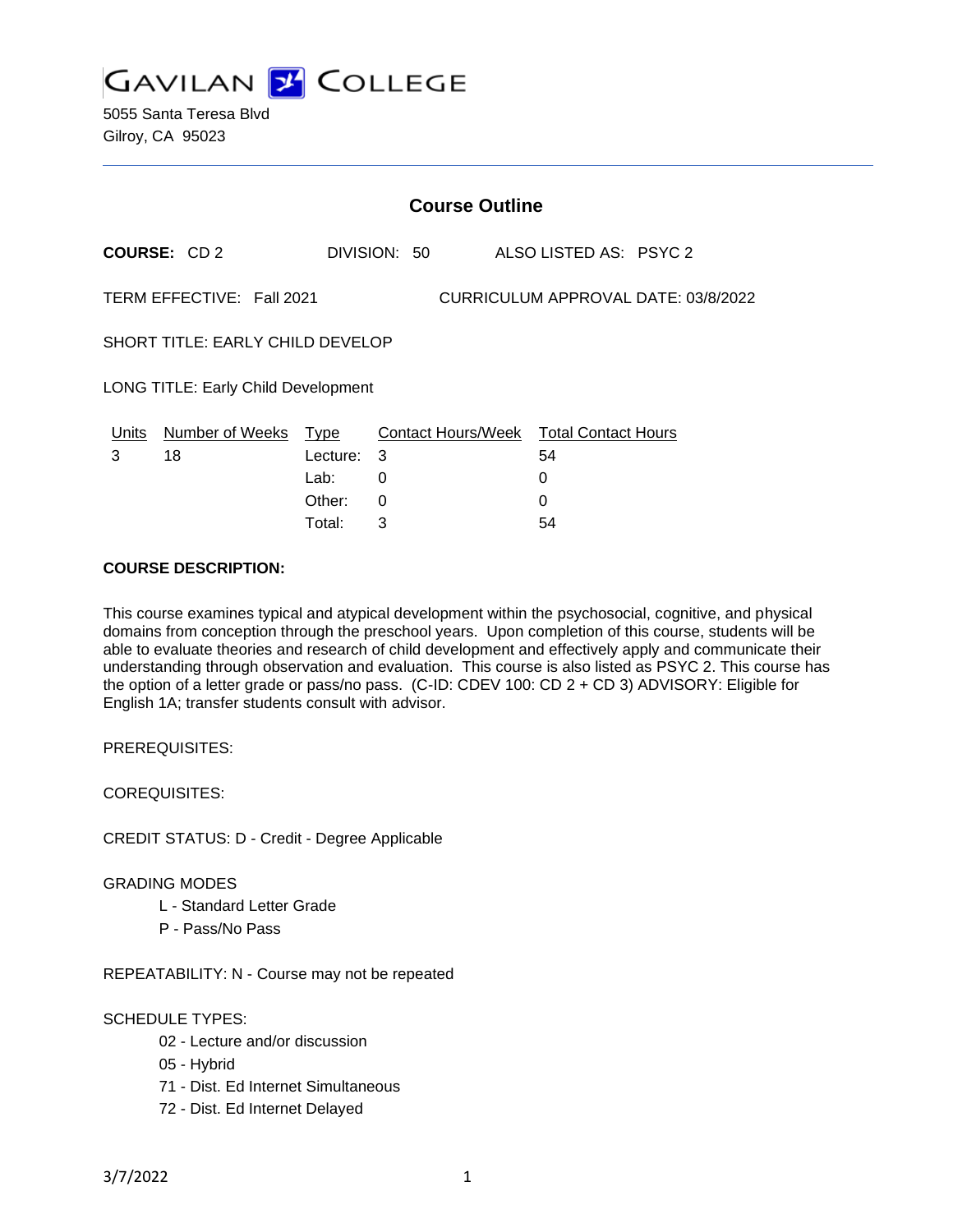## **STUDENT LEARNING OUTCOMES:**

By the end of this course, a student should:

1. Analyze major developmental milestones for children from conception through age six in the areas of physical, psychosocial, cognitive, and language development using standard research methodologies.

2. Analyze how cultural, economic, political, historical contexts affect children's development within the first five years.

3. Compare and contrast various theoretical frameworks that relate to the study of human development.

4. Apply developmental theory to the analysis of child observations, surveys, and/or interviews using valid and ethical investigative research methodologies.

5. Differentiate characteristics of typical and atypical development at various stages.

6. Analyze the importance of the early years, the interaction between maturational processes and social/environmental factors, and the effects on various areas of development.

# **COURSE OBJECTIVES:**

By the end of this course, a student should:

1. Summarize major theories of child development.

2. Describe the impact of multiple factors on development and well-being, including those related to biology, environment, and social interactions.

3. Identify the typical progression of development across all domains.

4. Differentiate between characteristics of typical and atypical development.

5. Apply objective and ethical techniques and skills when observing, interviewing, describing, and evaluating behavior in children.

## **CONTENT, STUDENT PERFORMANCE OBJECTIVES, OUT-OF-CLASS ASSIGNMENTS**

Curriculum Approval Date: 03/8/2022

3 Hours

Content: Overview of course, purpose, and discussion of assignments. Introduction to Child Development: The biological and environmental factors influencing the development of identity in children 0-5. Discussion on how our culture views child development.

### 3 Hours

Content: Major theories of child development, periods of development, domains of development, and contexts of development. Research methods and designs. How to design your own research study in child development.

## 3 Hours

Content: Cultural foundations and biological foundations and how the two impact child development.

### 3 Hours

Content: Class discussions and video on the periods of prenatal development, maternal conditions affecting prenatal development, teratogens, the birth process, assessing a newborn, and the beginning of the parentchild relationship.

### 3 Hours

Content: Class discussions and group activities on the first three months of life including physical growth, brain development, senses, the organization of behavior, temperament, and coordination with the social world.

### 3 Hours

Content: Physical and cognitive development in infancy including physical growth, brain development, theories of cognitive development, and motor development. Includes class discussions and group activities.

### 3 Hours

Content: Social and emotional development in infancy including theories of psychosocial development, emotional expressions, attachment, communication, and a sense of self. Includes class discussions, group activities, and video.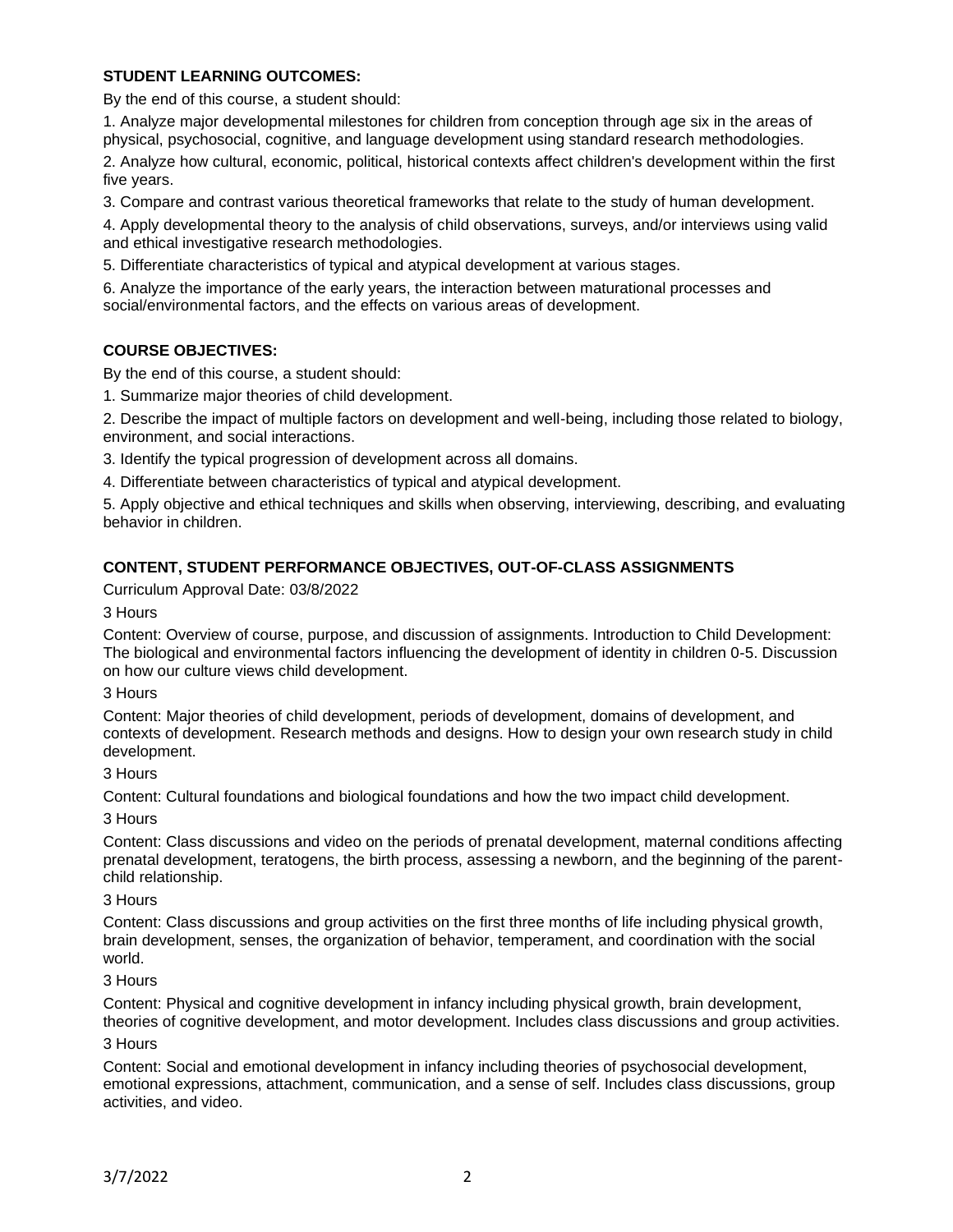# 5 Hours

Content: Homework on observation of child 0-2 years due. Discussion of observation in small groups and then sharing with the class as a whole. Lecture, class discussion and video on language acquisition including biological and environmental components, domains of language, and theories of language development. Review for mid-term exam.

## 6 Hours

Content: Mid-term exam. Class discussions and video on physical and cognitive development of early childhood including physical and motor development, theories of cognitive development, and the influence of culture on development.

## 6 Hours

Content: Social and emotional development in early childhood including identity development, the development of morality, self-regulation, aggression, pro-social behaviors, and theories of social/emotional development.

### 3 Hours

Content: Observation of child 3-5 years due. Discussion of observation in small groups and then sharing with the whole class. Lecture, class discussion, and group activities on contexts of development including cultural, family, neighborhoods, communities, and media aspects.

## 4 Hours

Content: Scholarly journal review due. Oral presentations and discussions of scholarly journal.

## 4 Hours

Content: Analysis and discussion of how personal experiences (cultural, economic, political, and historical) have influenced one's personal development.

3 Hours

Content: Review for final exam.

2 Hours

Final Exam

## **METHODS OF INSTRUCTION:**

Lecture, in-class activities, out of class activities, videos, guest speakers, class assignments, demonstrations, observations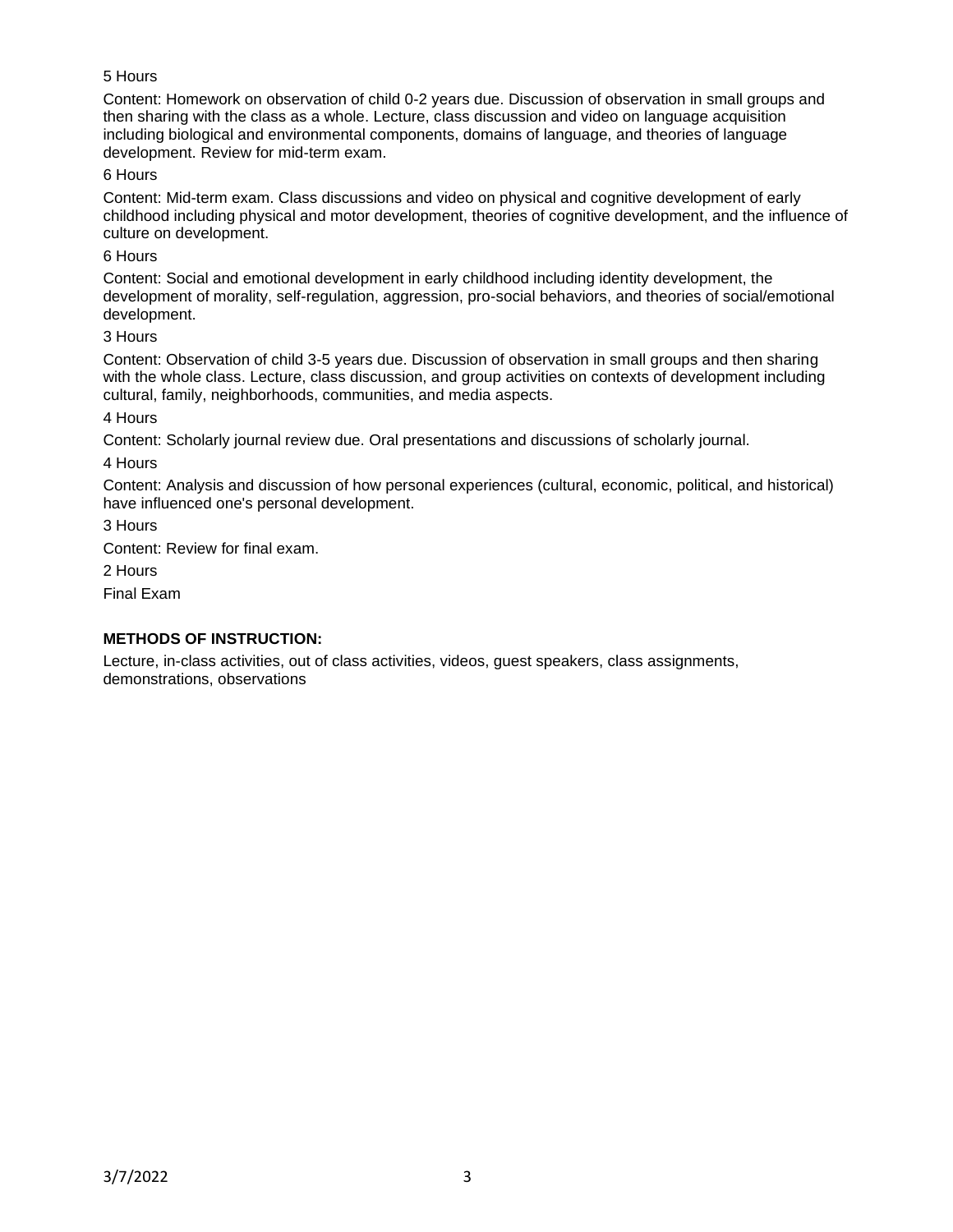## **OUT OF CLASS ASSIGNMENTS:**

Required Outside Hours 6 Assignment Description Assignments: Read textbook chapter relating to the science of development. Discuss how culture views child development. Review syllabus.

Required Outside Hours 6 Assignment Description Assignments: Read chapter relating to theories of development. Design your own research study.

Required Outside Hours 6 Assignment Description Assignments: Read chapter on the new genetics. Theories assignment.

Required Outside Hours 6 Assignment Description Assignments: Read chapter on prenatal development and birth. Pregnancy interview.

Required Outside Hours 6 Assignment Description Read chapter on the first two years, biosocial development. Written assignment.

Required Outside Hours 12 Assignment Description Assignments: Read chapter on the first two years, cognitive development. Written assignment. Study for mid-term exam.

Required Outside Hours 12 Assignment Description Read chapter on the first two years, psychosocial development. Complete observation of child 0-2.

Required Outside Hours 6 Assignment Description Assignments: Study for Midterm Exam.

Required Outside Hours 6 Assignment Description Assignments: Read chapter on early childhood, biosocial development. Scholarly journal assignment.

Required Outside Hours 6 Assignment Description Assignments: Read chapter on early childhood, cognitive development. Complete observation of child 3-5 years.

Required Outside Hours 6 Assignment Description Assignments: Read chapter on early childhood, psychosocial development. Complete scholarly journal review.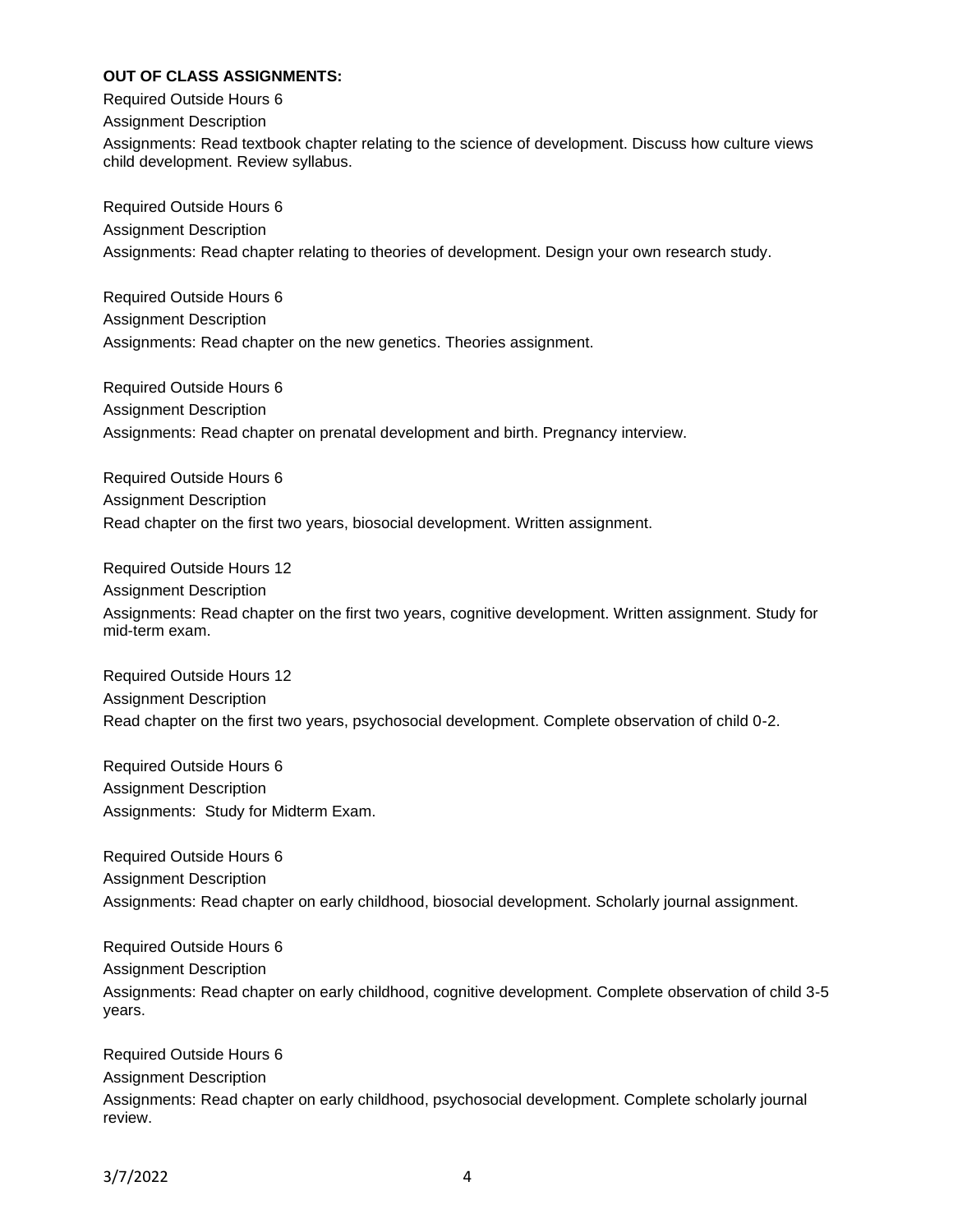Required Outside Hours 9 Assignment Description Assignments: Peer review and reflection on the research process.

Required Outside Hours 9 Assignment Description Assignments: Oral presentations of scholarly journal.

Required Outside Hours 6 Assignment Description Assignments: Semester Reflection Paper.

Required Outside Hours 6 Assignment Description Assignments: Study for Final Exam

# **METHODS OF EVALUATION:**

Writing assignments Evaluation Percent 20 Evaluation Description Percent range of total grade: 10% to 50% Written Homework, Essay Exams

Problem-solving assignments Evaluation Percent 20 Evaluation Description Percent range of total grade: 20% to 40% Exams

Skill demonstrations Evaluation Percent 30 Evaluation Description Percent range of total grade: 20% to 50% Class Performance/s

Objective examinations Evaluation Percent 20 Evaluation Description Percent range of total grade: 20% to 40% Multiple Choice

Other methods of evaluation Evaluation Percent 10 Evaluation Description Percent range of total grade: 10% to 20% Oral presentation

### **REPRESENTATIVE TEXTBOOKS:**

The Developing Person: Through Childhood and Adolescence 12th Edition, Kathleen Stassen Berger , Worth Publishers, 2021. ISBN: 978-1-319-19174-0 14th Grade Verified by: P. Henrickson